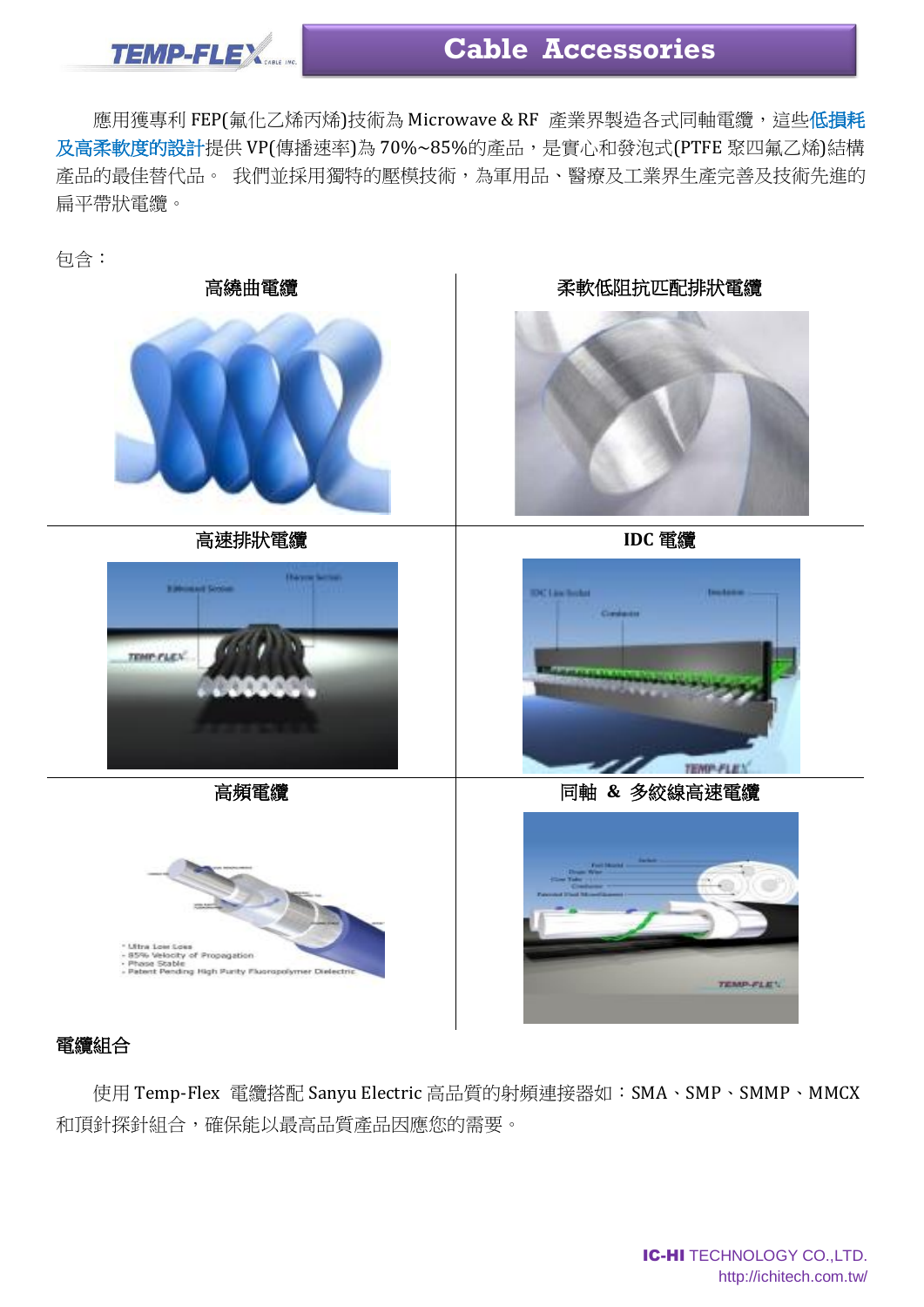## \***Flat Ribbon Cable**

|                |              | 高繞曲電纜:本產品是未在惡劣環境下而設計, 採用 19 合金導體絞線輔<br>助增加柔軟度,以達到不會剝離。<br>耐高溫(200℃)絕緣材料,具絕佳穩定性。 |                               |  |  |
|----------------|--------------|---------------------------------------------------------------------------------|-------------------------------|--|--|
| Signal Pitch   | Signal Count | Wire Type                                                                       | Product No.                   |  |  |
| .050''(1.27mm) | 2 to 64      | 26 AWG, 19/38 Stranded,                                                         | $F26H19S^{**} - 050 - 5(-55)$ |  |  |
|                |              | Silver Plated High Strength Alloy                                               |                               |  |  |
|                |              | 28 AWG, 19/40 Stranded,                                                         | F28H19S**-050-5(-N)           |  |  |
|                |              | Silver Plated High Strength Alloy                                               |                               |  |  |
|                |              | 28 AWG, 19/38 Stranded,                                                         | F28H19B**-050-7               |  |  |
|                |              | <b>Bare Copper</b>                                                              |                               |  |  |

|                      |                                        | 阻抗匹配帶狀電纜:絕緣的排狀電纜壓製而成, 以配合特別的阻抗系<br>統。<br>速度<1 GHz 和上升時間>1ns。 |                                                                                                                |                 |  |  |
|----------------------|----------------------------------------|--------------------------------------------------------------|----------------------------------------------------------------------------------------------------------------|-----------------|--|--|
| Typical<br>Impedance | <b>Signal Pitch</b>                    | <b>Signal Count</b>                                          | Wire Type                                                                                                      | Product No.     |  |  |
| $50\Omega$           | $1.27$ mm $/0.050"$ ±0.<br>05mm/0.002" |                                                              | Signal: 30 AWG, Solid,<br><b>Silver Plated Copper</b><br>Ground: 28 AWG, Solid,<br><b>Silver Plated Copper</b> | $C50-01-***-NS$ |  |  |
| $75 \Omega$          | $1.27$ mm $/0.050"$ ±0.<br>05mm/0.002" |                                                              | Signal: 33 AWG, Solid,<br><b>Silver Plated Copper</b><br>Ground: 30 AWG, Solid,<br><b>Silver Plated Copper</b> | $C75-01-***-NA$ |  |  |
| 90 $Ω$               | $1.27$ mm $/0.050"$ ±0.<br>05mm/0.002" | 10<br>to<br>64                                               | Signal: 32 AWG, Solid,<br><b>Silver Plated Copper</b><br>Ground: 32 AWG, Solid,<br><b>Silver Plated Copper</b> | C90-01-**-N5    |  |  |
| $95 \Omega$          | $1.27$ mm $/0.050"$ ±0.<br>05mm/0.002" |                                                              | Signal: 33 AWG, Solid,<br><b>Silver Plated Copper</b><br>Ground: 33 AWG, Solid,<br><b>Silver Plated Copper</b> | $C95-01$ -**-N1 |  |  |